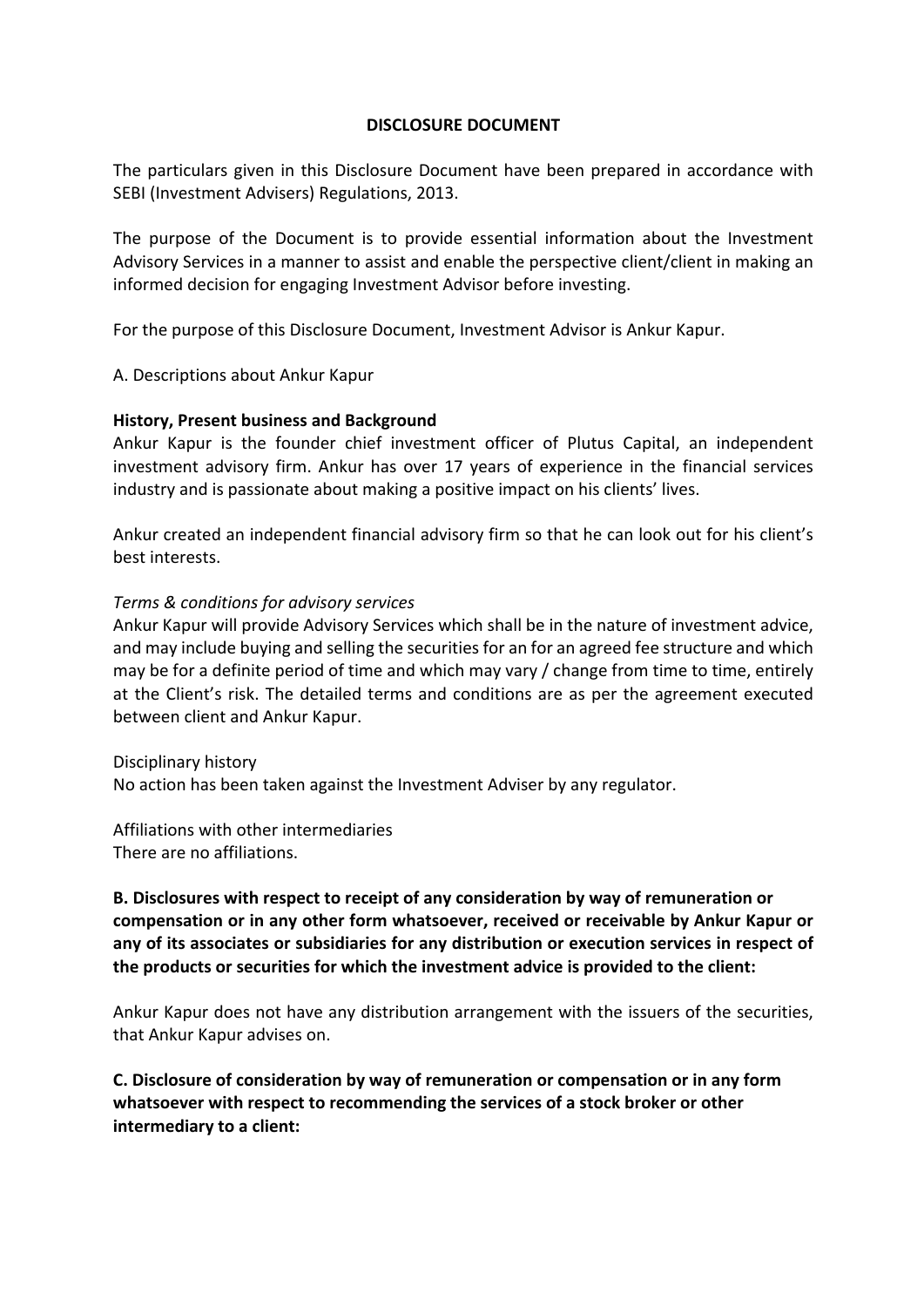Ankur Kapur does not recommend services of any stock broker or intermediary to a client. Ankur Kapur does not have any commission sharing agreement with any intermediary for recommending the services either as a stock broker or as other intermediary.

# **D. Disclosures with respect to Ankur Kapur's own holding position in financial products / securities:**

Ankur Kapur is not actively engaged into any proprietary trading. He does not invest in any financial products / securities. However Ankur Kapur may have positions in various mutual funds/liquid products.

# **E. Actual or potential conflicts of interest arising from any connection to or association with any issuer of products/ securities, including any material information or facts that might compromise its objectivity or independence in the carrying on of investment advisory services:**

Ankur Kapur provides independent Investment Advisory services. He maintains an arm's length relationship with any stock broking, depository, research, portfolio management and distribution of mutual funds and third party products. Appropriate Chinese walls are also maintained in the manner as expected under SEBI IA Regulations.

# **F. Disclosure of all material facts relating to the key features of the products or securities, particularly, performance track record, warnings, disclaimers etc.**

Clients are requested to go through the detailed key features, performance track record of the product, or security including warnings, disclaimers etc. before investing as and when provided by the Investment Advisor. Such product materials may also be available to www.sebi.gov.in or www.nseindia.com or www.bseindia.com.

## **G. Drawing client's attention to warnings, disclaimers in documents, advertising materials relating to investment products.**

Ankur Kapur shall draw the client's attention to the warnings, disclaimers in documents, advertising materials relating to an investment product/s which he/she/they is/are recommending to the client/s.

## **H. Standard Risk Factors as perceived by Investment Adviser:**

1. Investments in equities, derivatives and mutual funds are subject to market risks and there is no assurance or guarantee that the objective of the investment / products will be achieved.

2. The past performance does not indicate its future performance. There is no assurance that past performances will be repeated. Investors are not being offered any guaranteed or indicative returns.

3. As with any investment in securities, the NAV of the portfolio can go up or down depending upon the factors and forces affecting the capital market.

4. The performance of the investments/products may be affected by changes in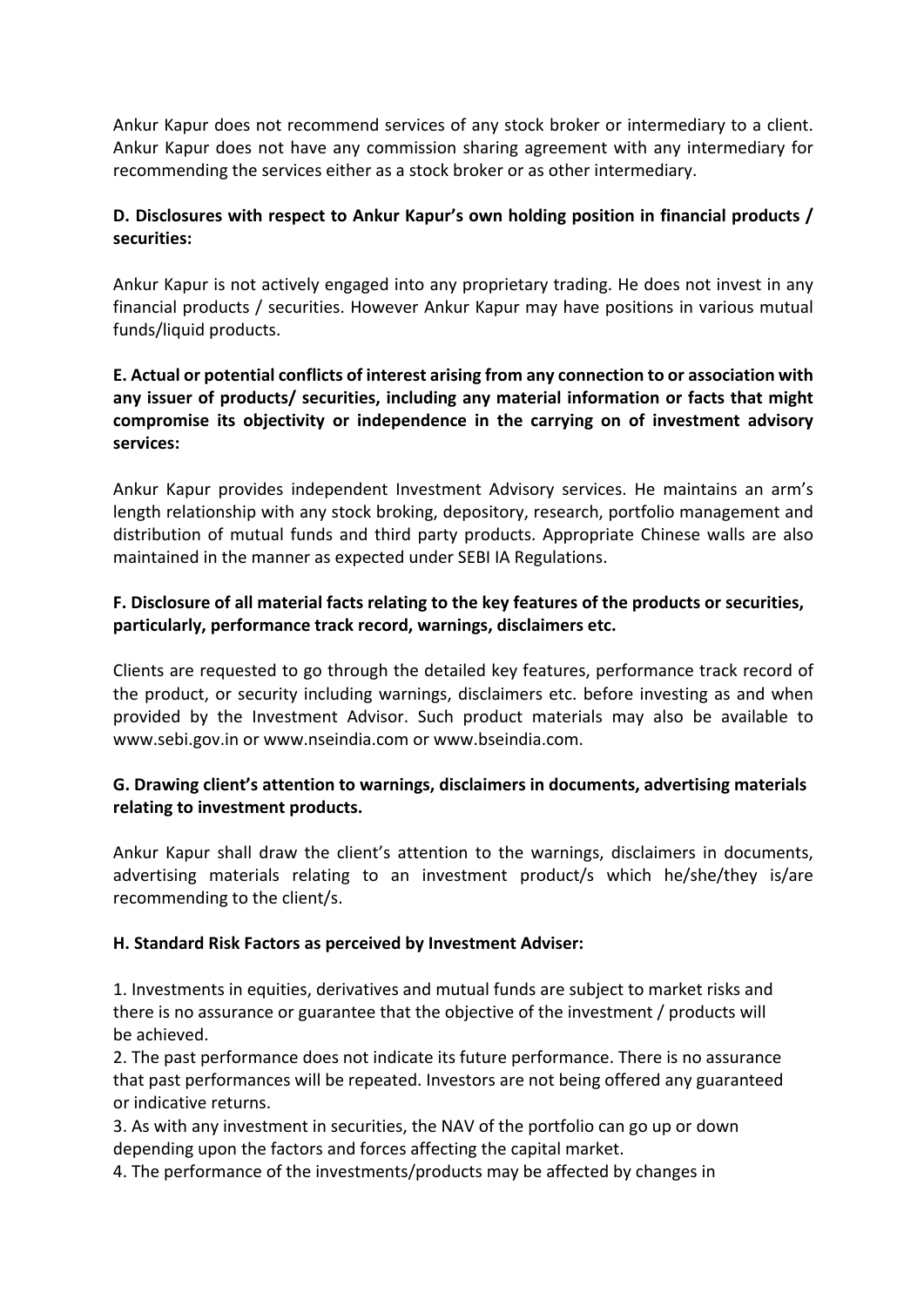Government policies, general levels of interest rates and risks associated with trading volumes, liquidity and settlement systems in equity and debt markets.

5. Investments in the products which the Clients have opted are subject to wide range of risks which inter alia also include but not limited to economic slowdown, volatility & illiquidity of the stocks, poor corporate performance, economic policies, changes of Government and its policies, acts of God, acts of war, civil disturbance, sovereign action and /or such other acts/ circumstance beyond the control of advisor.

6. The names of the products/nature of investments do not in any manner indicate their prospects or returns. The performance in the equity products may be adversely affected by the performance of individual companies, changes in the market place and industry specific and macro-economic factors.

7. Investments in debt instruments and other fixed income securities are subject to default risk, liquidity risk and interest rate risk. Interest rate risk results from changes in demand and supply for money and other macroeconomic factors and creates price changes in the value of the debt instruments. Consequently, the NAV of the portfolio may be subject to the fluctuation.

8. Investments in debt instruments are subject to reinvestment risks as interest rates prevailing on interest amount or maturity due dates may differ from the original coupon of the bond, which might result in the proceeds being invested at a lower rate.

9. The product may invest in non-publicly offered debt securities and unlisted equities. This may expose the investment/product to liquidity risks.

10. Engaging in securities lending is subject to risks related to fluctuations in collateral value /settlement/ liquidity/counter party.

11. The product may use derivatives instruments like index futures, stock futures and options contracts, warrants, convertible securities, swap agreements or any other derivative instruments. Usage of derivatives will expose portfolio to certain risk inherent to such derivatives.

12. The use of derivative requires a high degree of skill, diligence and expertise. Thus, derivatives are highly leveraged instruments. Small price movement in the underlying security could have a large impact on their value. Other risks in using derivatives include the risk of mis-pricing or improper valuation of derivatives and the inability of derivatives to correlate perfectly with underlying assets, rates and indices.

13. The NAV may be affected by changes in settlement periods and transfer procedures. 14. The Investment Advisor may, considering the overall level of risk of the portfolio, advice for investment in lower rated/unrated securities offering higher yield. This may increase the risk of the portfolio. Such investments shall be subject to the scope of investments as laid down in the Agreement.

#### **General Risks:**

We trust that, before executing on the advice of the Investment Adviser, you have gone through all the relevant information about the product being advised and have sought requisite clarification about the same.

Advisor shall maintain complete confidentiality of all information provided by the client/s and shall not disclose any such information, without your prior consent except if such disclosure is required to be made in compliance with any applicable law or regulatory direction. Advisor will obtain information pertaining to your orders/transactions/portfolio/funds